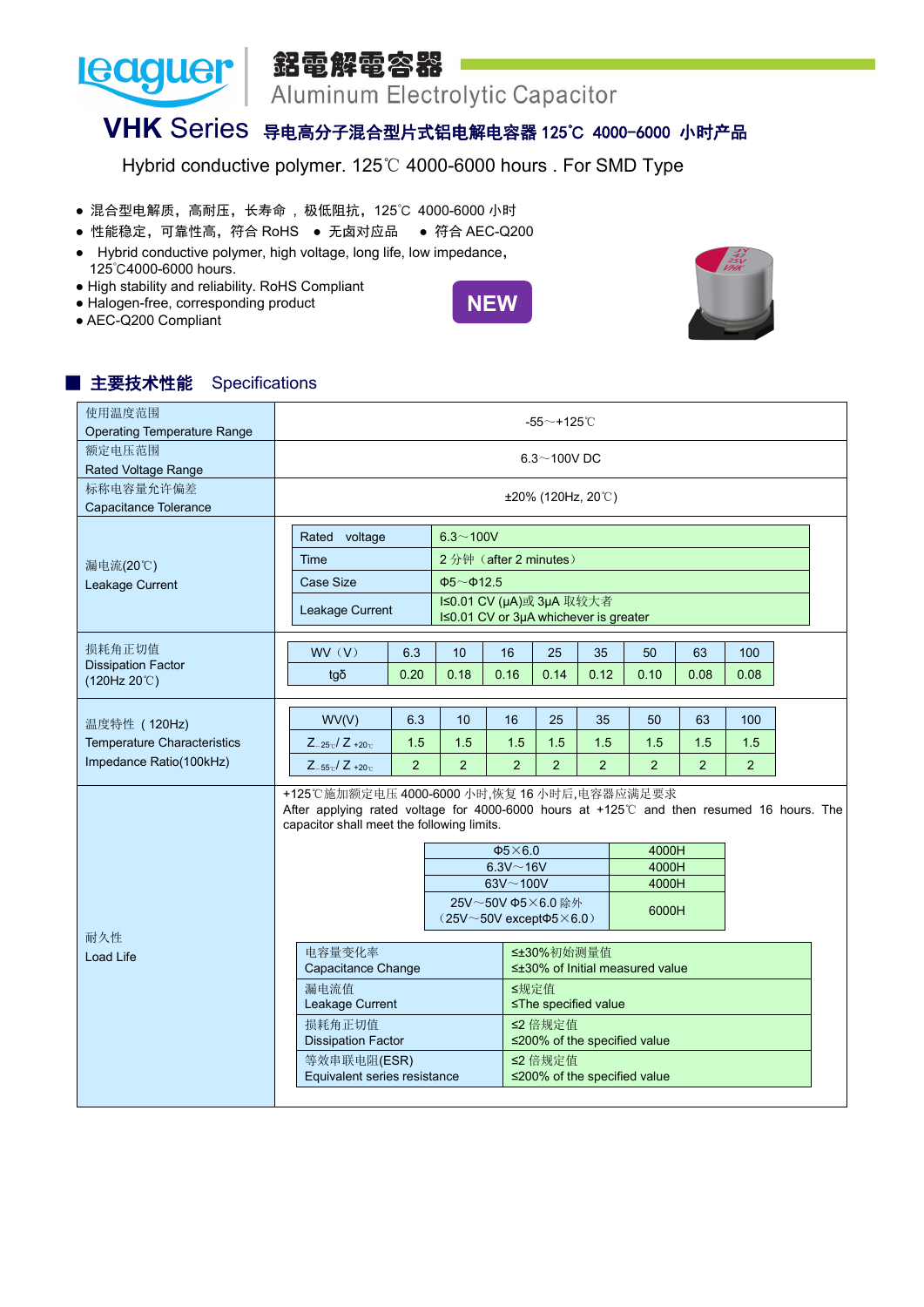

Aluminum Electrolytic Capacitor

**VHK** Series

■ 外形图及尺寸 Case size table







| $\Phi$ D            | L              | A±0.2 | $B\pm0.2$ | C±0.2 | E±0.2 | W           |
|---------------------|----------------|-------|-----------|-------|-------|-------------|
| $\Phi$ <sub>5</sub> | $6.0 \pm 0.3$  | 5.3   | 5.3       | 5.9   | 1.3   | $0.5 - 0.8$ |
| $\Phi$ 6.3          | $6.0 \pm 0.3$  | 6.6   | 6.6       | 7.4   | 2.2   | $0.5 - 0.8$ |
| $\Phi$ 6.3          | $7.7 \pm 0.3$  | 6.6   | 6.6       | 7.4   | 2.2   | $0.5 - 0.8$ |
| $\Phi$ 8            | $10.2 \pm 0.5$ | 8.3   | 8.3       | 9.1   | 3.1   | $0.9 - 1.1$ |
| $\Phi$ 10           | $10.2 \pm 0.5$ | 10.3  | 10.3      | 11.1  | 4.5   | $0.9 - 1.1$ |
| $\Phi$ 10           | $12.5 \pm 0.5$ | 10.3  | 10.3      | 11.1  | 4.5   | $0.9 - 1.1$ |
| $\Phi$ 12.5         | $13.5 \pm 0.5$ | 13    | 13        | 13.8  | 5.2   | $0.8 - 1.2$ |

## ■ 标称电容量、额定电压、额定纹波电流与外形尺寸对应表

Nominal capacitance, rated voltage, rated ripple current and case size table

| <b>WV</b>     |         | 6.3V |             | 10V     |      |             |         | <b>16V</b> |             | <b>25V</b> |              |             |  |
|---------------|---------|------|-------------|---------|------|-------------|---------|------------|-------------|------------|--------------|-------------|--|
| $\mu\text{F}$ | ΦD×L    | т    | <b>ESR</b>  | ΦD×L    |      | <b>ESR</b>  | ΦD×L    | -1         | <b>ESR</b>  | ΦD×L       | $\mathbf{I}$ | <b>ESR</b>  |  |
|               | mm      | (mA) | $(m\Omega)$ | mm      | (mA) | $(m\Omega)$ | mm      | (mA)       | $(m\Omega)$ | mm         | (mA)         | $(m\Omega)$ |  |
| 33            |         |      |             |         |      |             |         |            |             | 5x6.0      | 900          | 80          |  |
| 47            |         |      |             |         |      |             | 5x6.0   | 900        | 70          | 6.3x6.0    | 1300         | 50          |  |
| 56            |         |      |             |         |      |             |         |            |             | 6.3x6.0    | 1300         | 50          |  |
| 68            |         |      |             |         |      |             |         |            |             | 6.3x7.7    | 2000         | 30          |  |
| 82            |         |      |             |         |      |             | 6.3x6.0 | 1600       | 45          |            |              |             |  |
| 100           |         |      |             | 6.3x6.0 | 1600 | 45          |         |            |             | 6.3x7.7    | 2000         | 30          |  |
| 150           |         |      |             |         |      |             | 6.3x7.7 | 2200       | 27          | 8x10.2     | 2300         | 27          |  |
| 220           | 6.3x6.0 | 1600 | 45          | 6.3x7.7 | 2300 | 24          |         |            |             | 8x10.2     | 2300         | 27          |  |
| 270           |         |      |             |         |      |             | 8x10.2  | 2500       | 22          | 10x10.2    | 2500         | 20          |  |
| 330           | 6.3x7.7 | 2300 | 24          | 8x10.2  | 2500 | 22          |         |            |             | 10x10.2    | 2500         | 20          |  |
| 470           |         |      |             |         |      |             | 10x10.2 | 2600       | 18          |            |              |             |  |
| 560           | 8x10.2  | 2500 | 22          |         |      |             |         |            |             | 10x12.5    | 3500         | 18          |  |
| 820           | 10x10.2 | 2600 | 18          | 10x10.2 | 2600 | 18          |         |            |             | 12.5x13.5  | 4000         | 15          |  |